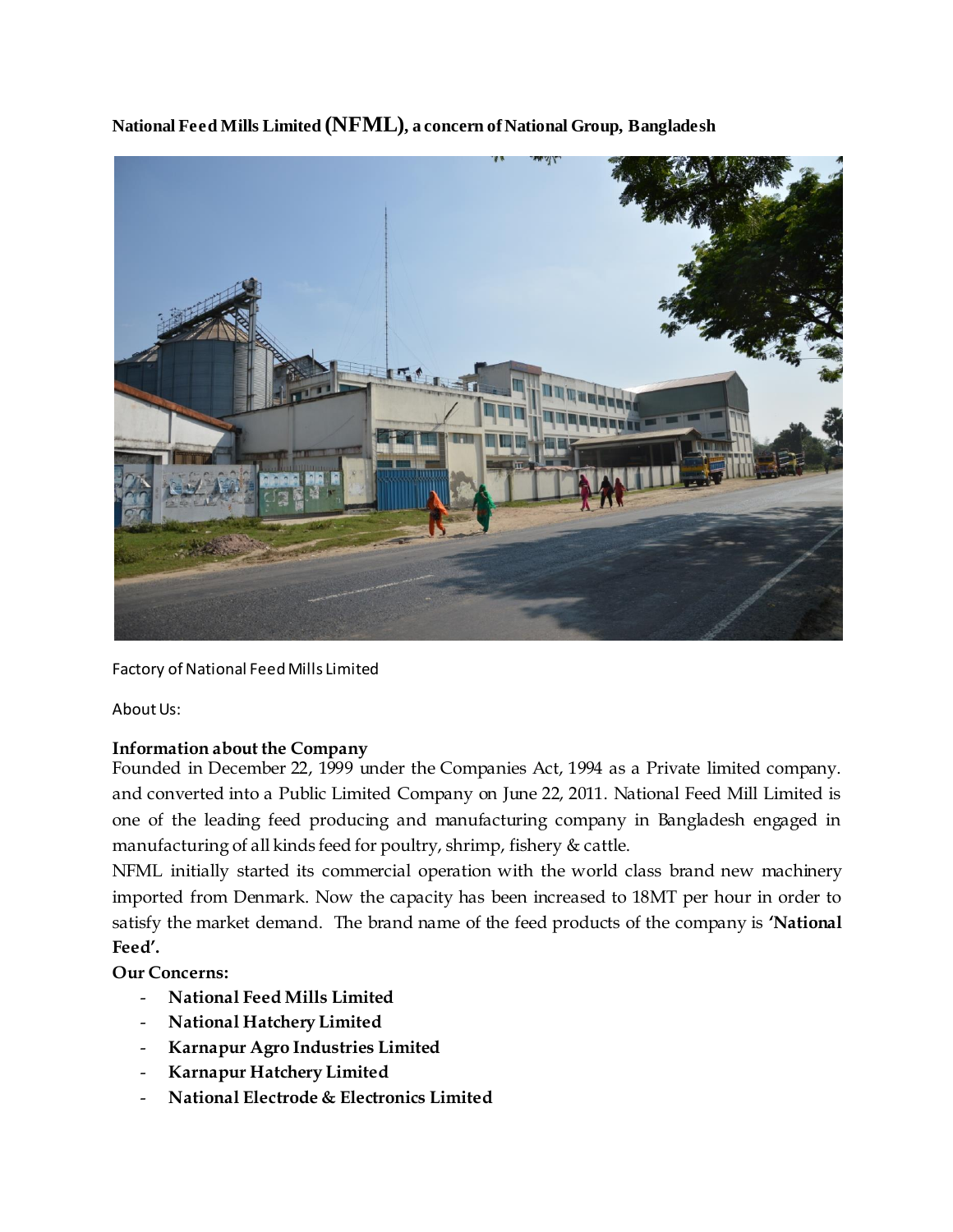### **PRICNIPAL PRODUCTS AND SERVICES**

The Company produces or manufacturing quality feeds for consumptions of commercial poultry hatcheries & farms, fish hatcheries & farms, commercial cattle farms and pet animals. At present it markets its products all over Bangladesh. NFML has established its own brand **NATIONAL FEED** as one of the leading poultry, cattle and fish feed manufacturer and distributor in Bangladesh. Currently, the company manufacturing/producing various types of poultry, cattle & fish feeds for local consumer:

|    | Sl. No. Products Name | Particulars                                   |
|----|-----------------------|-----------------------------------------------|
|    | <b>Broiler Feed</b>   | Broiler Feeds is used for broiler chicken.    |
| 2. | Layer Feed            | Layer Feeds is used for layer chicken.        |
| 3. | Fish Feed             | Fish Feeds are used for all types of fish.    |
| 4. | Floating Feed*        | Fish Feeds are used for all types of fish.    |
| 5. | Cattle Feed           | Cattle Feed are used for all types of cattle. |

*\*For Floating Feed production NFML gives raw materials to Karnopur Agro Industries Limited and in place of receving finished products the company pay Tk. 8.00 for per Kg production.*



 **Common Product Brochure Parent Stock Broiler**



 **Parent Stock Layer**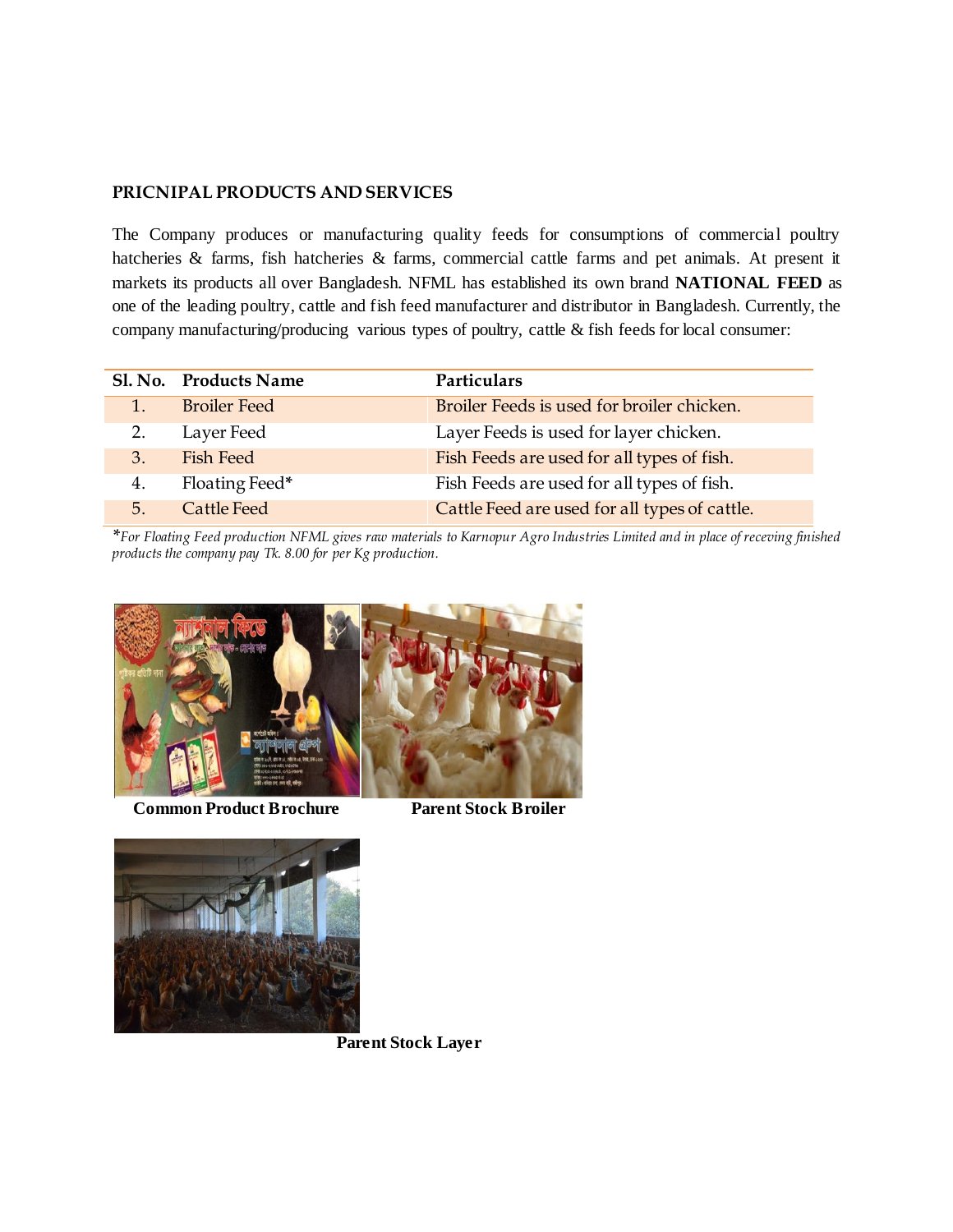

## **MARKET FOR PRODUCTS AND SERVICES**

National Feed Mill Limited (NFML) has been able to ensure the continuous supply and production of quality poultry, fish and cattle feed for commercial consumption at poultry hatcheries & farms, fish hatcheries & farms, cattle & goat farms etc. NFML has a strong marketing and distribution network along with number of dealers for the supply of feed products.

# **Sponsors Profile Mr. Akhter Hossain Babul,** *Managing Director*

(information regarding the founder, Akther Hossain Babul can be found on the About page of the site www.nationalgroup-bd.com)l

#### **Mrs. Farida Jahan Babul**, *Director*

Mrs. Farida Jahan Babul is the wife of Mr. Akhter Hossain Babul. Mrs. Farida Jahan did her business graduate from National University where later she has been actively involved in her husband's business more than 18 years.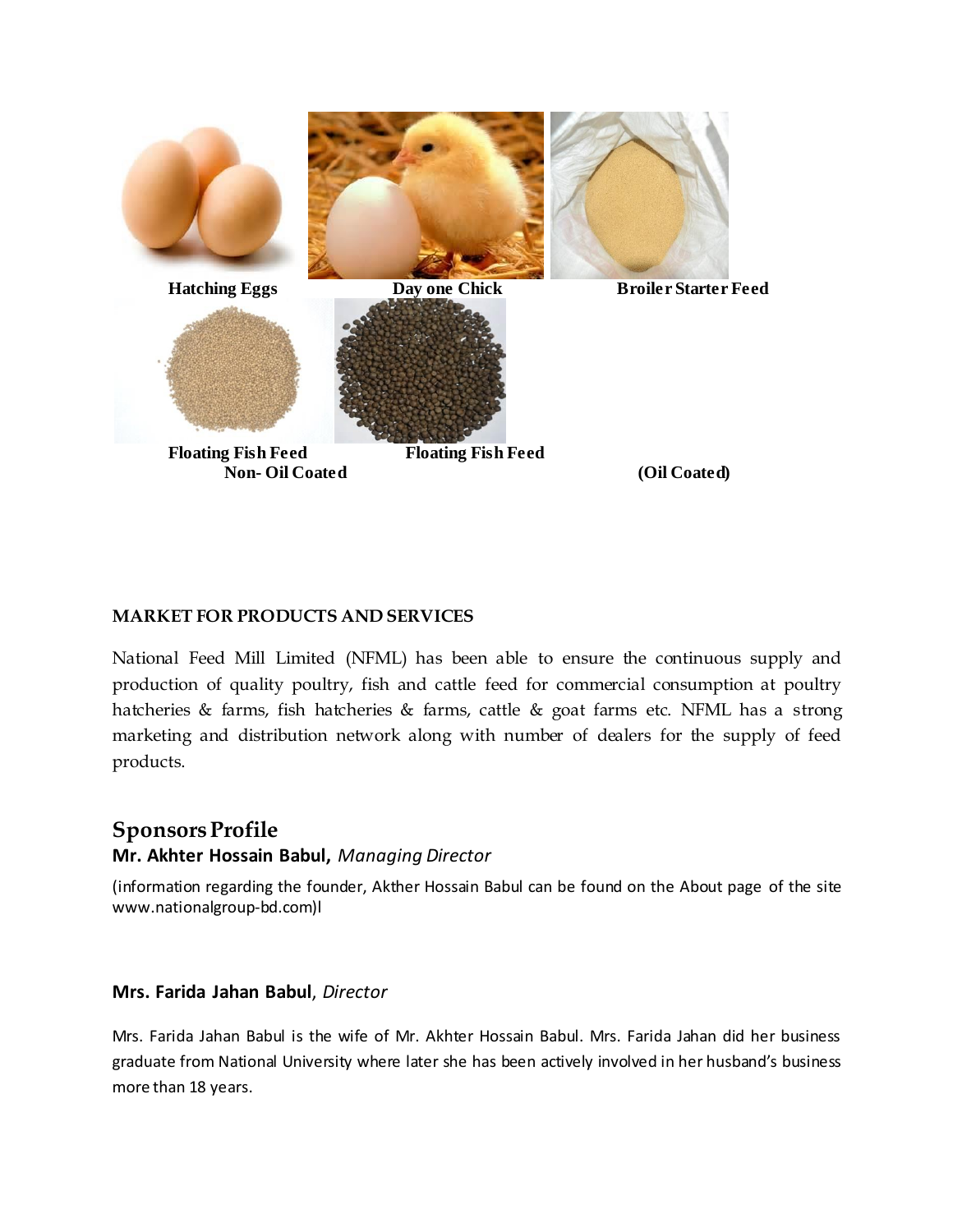### **Adib Hossain Babul**, *Director*

Adib Hossain Babul is the son of Mr. Akther Hossain Babul, is a graduated with a degree in Bachelor of Business Administration from the Pennsylvania State University, USA and now actively contributes his capacity and knowledge in the development of the group.

Mr. Adib is the Director of National Feed Mill Limited and Managing Partner of Unicom Business System.

#### **Mr. Imtiaz Ali**, *Director*

Mr. Imtiaz Ali is the Director of National Feed Mill Limited. He comes from a respectable Muslim family and holds more than 10 years of experience in the business. He has obtained his post graduation degree in the Masters of Arts.

#### **Mr. Rezaul Karim**, *Director*

Mr. Rezaul Karim is one of the Directors of the Company. He is a successful entreprenure. He has more than 20 years of experiences in different business in home and abroad. Mr. Karim is obtained his graduation degree in commerce. He is extensively travlled many countries for the pourpose of business.

#### **Mrs. Lipi Sultana Karim**, *Director*

Mrs. Lipi Sultana Karim is the wife of Mr. Reazaul Karim. She is actively engaged in the agro sector for the several years. Mrs. Karim is the Director of National Feed Mill Limited.

## **Group Business History**

### **Company Profile**

National Feed Mill Limited (NFML) is one of the leading feed producing and manufacturing companies in Bangladesh engaged in manufacturing of all kinds feed for poultry, shrimp, fishery & cattle. The Company was incorporated in Bangladesh on December 22, 1999 as a Private Company limited by shares under the Companies Act 1994 and was converted into a Public Limited Company with effect from June 22, 2011. The commercial production of the factory commenced on October 2002. The authorized capital of the company is Tk. 2,000 million and paid up capital is Tk. 400 million.

NFML initially started its Commercial Operation with the brand new machinery imported from Denmark, with an initial production capacity of 5.00 MT per hour. To meet growing demand of feed products the Company expanded its production capacity to another 10.00 MT per hour by setting up 2 new units in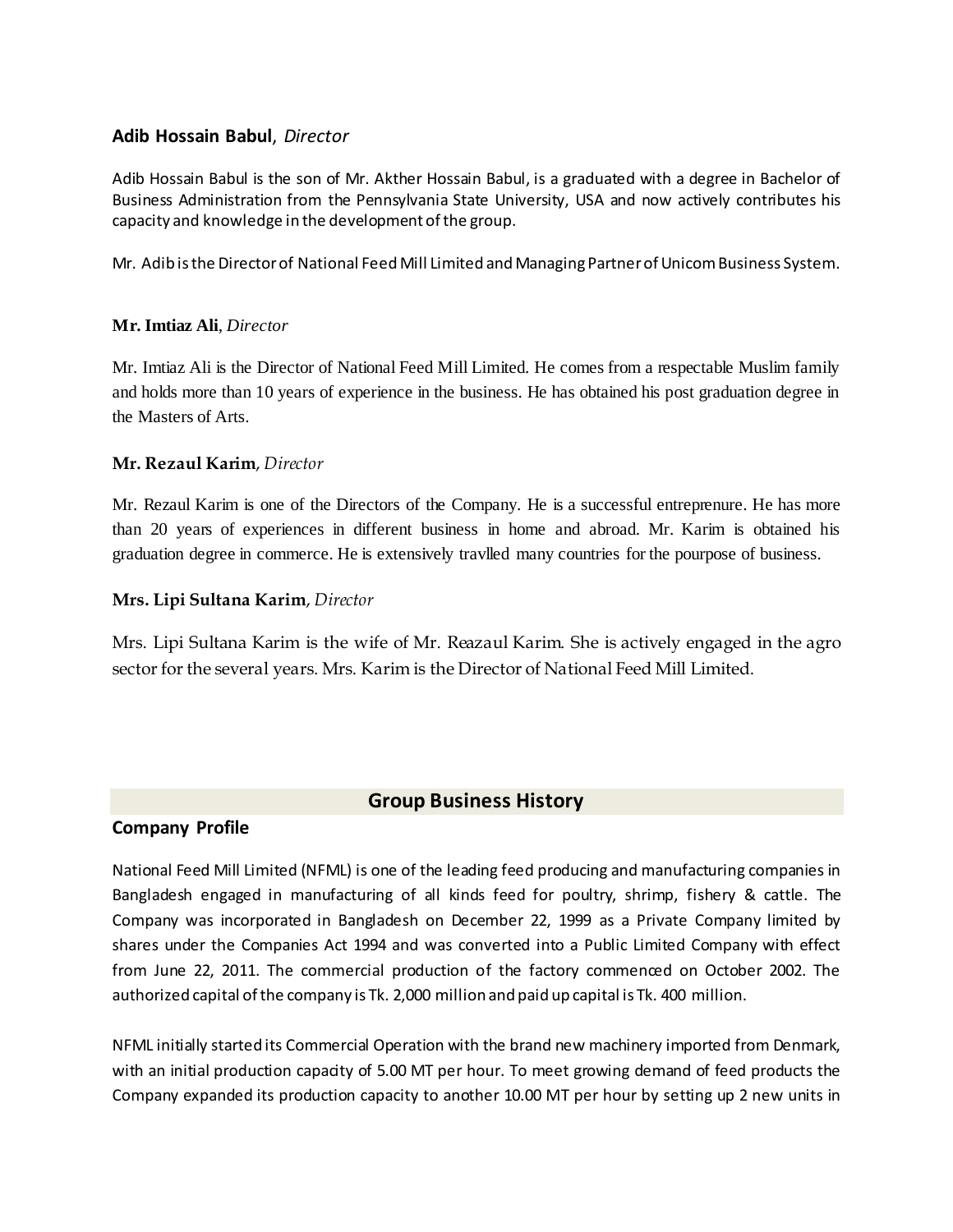the year 2007 and 2008, which was imported from China. Last year i.e. 2011 NFML installed another locally fabricated 3.00 MT per hour capacity Unit. Presently i.e.. 2012, the total production capacity of the company stands at 18 MT per hour.

Besides the traditional type of feed, there is a huge demand for Floating Fish Feed in Bangladesh, and since the Company does not have a floating fish feed facility to date, NFML has decided to go on an agreement and market floating fish feed under its name as it plans to go on a 5 (five) years Operating Lease Agreement with Karnapur Agro Industries Limited (KAIL), Floating Fish Feed producer. from where NFML plans to capitalize on its existing distribution channels for feed as it has proven to have a strong distribution network all over Bangladesh with our Brand Name being popular among the many dealers and end users. With all this into action, NFML will have reduced the company's Administrative and distribution cost substantially, increasing the Company's profitability. The Factory of NFML is situated at Baniarchala, Member Bari, Gazipur Sadar, Gazipur, alongside of the Dhaka Mymensingh National Highway.

# **Group Overview:**

National Group is a promising business group in the agro based sector in Bangladesh. National Group started its journey with the Poultry and Hatchery business in 1999 where in time, the group diversified its business into the poultry and hatchery, feed mills, energy saving CFL bulb manufacturers, and the manufacturing of welding electrodes . Mr. Akther Hossain Babul is the pioneer where he, with his dynamic leadership has diversif its business different sectors. At present, the Group has been managing 5 active large and small companies induding one public limited company namely, National Feed Mill Limited.

| <b>Name of the Company</b>       | Nature of       | Operation | <b>Product</b>       | <b>Production</b>    |
|----------------------------------|-----------------|-----------|----------------------|----------------------|
|                                  | <b>business</b> | year      |                      | Capacity             |
| National Hatchery (Pvt.) Ltd.    | Poultry         | 1999      | Day Old Broiler      | 70,000 Broiler       |
|                                  | Hatchery        |           | & Layer Chicks       | <b>Parents Stock</b> |
| Karnapur Agro Industries Ltd.    | Manufacturing   | 2012      | <b>Floating Fish</b> | 5 MT per hour        |
|                                  |                 |           | Feed                 |                      |
| National Electrode & Electronics | Manufacturing   | 2012      | CFL Bulb &           | 24,000 CFL           |
| Ltd.                             |                 |           | Electrode            | Bulb/Day,            |
|                                  |                 |           |                      | Electrode 12 MT      |
|                                  |                 |           |                      | /day                 |
| Karnapur Hatchery Ltd.           | Poultry         | 2013      | Day Old Broiler      | 105,000 Broiler      |
|                                  | Hatchery        |           | & Layer Chicks       | Parents              |

## **Management Profile:**

**Managing Director: Akhther Hossain Babul Has completed in education from USA, and having wide range of experience in the Poultry Sector as well as have unique decision making capacity. A set of well experienced high profile management Team has been providing support in day to day operational activities.**